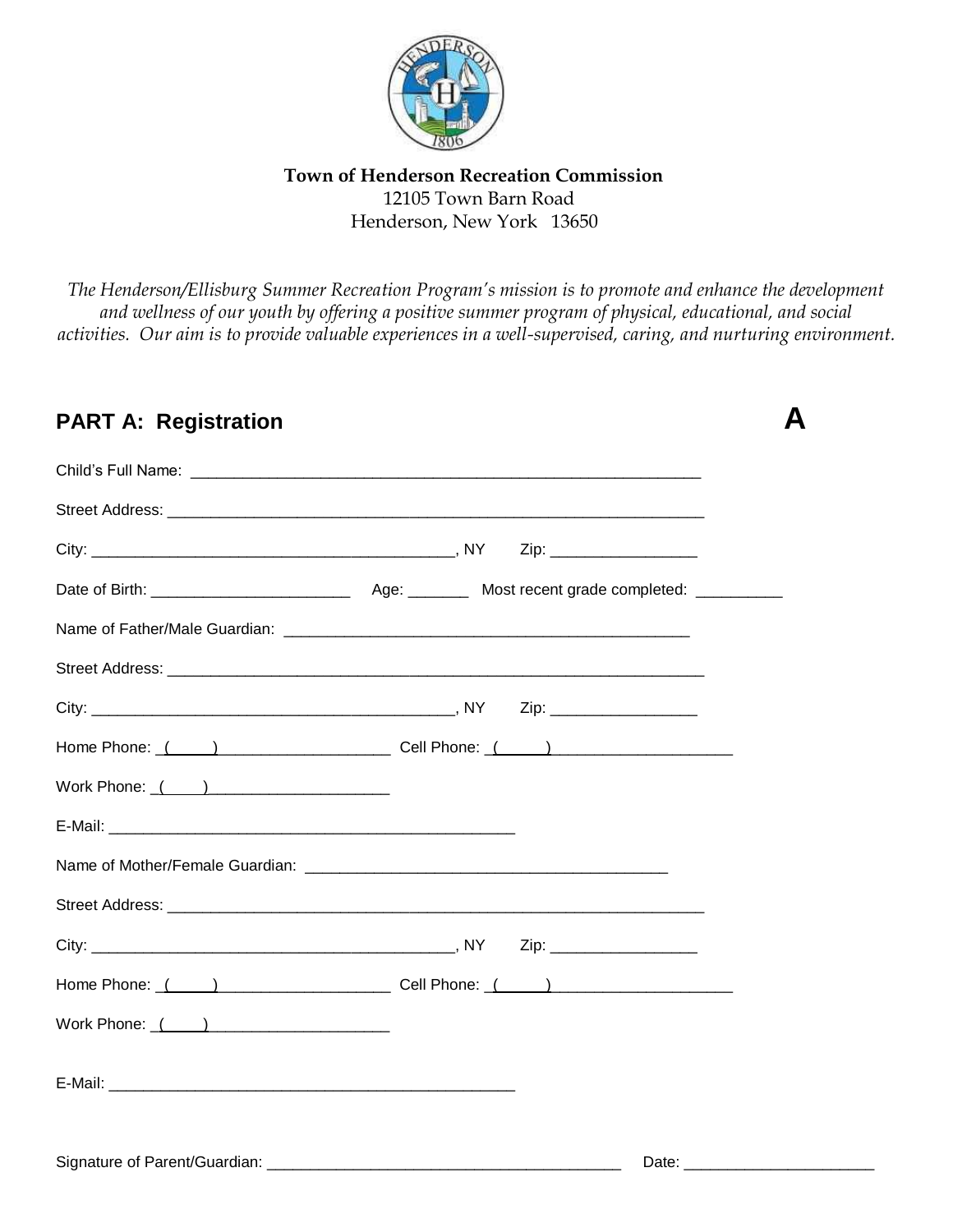

# **Town of Henderson Recreation Commission** 12105 Town Barn Road Henderson, New York 13650

*The Henderson/Ellisburg Summer Recreation Program's mission is to promote and enhance the development and wellness of our youth by offering a positive summer program of physical, educational, and social activities. Our aim is to provide valuable experiences in a well-supervised, caring, and nurturing environment.*

# **PART B: Informed Consent, Release Agreement, and Authorization B**

Child's Full Name: \_\_\_\_\_\_\_\_\_\_\_\_\_\_\_\_\_\_\_\_\_\_\_\_\_\_\_\_ Parent/Guardian Name (Print): \_\_\_\_\_\_\_\_\_\_\_\_\_\_\_\_\_\_\_\_\_\_\_\_\_

## **2015 OFF-SITE PERMISSION**

New York State Department of Health Camp Health Code Regulations require us to obtain signed permission for every child attending Henderson/Ellisburg Summer Recreation to attend/participate in trips or activities that take place away from the recreation site.

By signing below, I give my child (named above) permission to participate in any and all recreation activities sponsored by the Town of Henderson Recreation Commission and to attend all off-site trips which can include but are not limited to: swimming at Southwick Beach State Park, walking into the Town of Henderson, trips to amusement parks, nature centers, zoos, movie theaters, or any other scheduled recreation trips or activities. I understand that my child will be supervised by summer recreation camp staff on all trips/off-site activities.

Signature of Parent/Guardian: \_\_\_\_\_\_\_\_\_\_\_\_\_\_\_\_\_\_\_\_\_\_\_\_\_\_\_\_\_\_\_\_\_\_\_\_\_\_\_\_\_ Date: \_\_\_\_\_\_\_\_\_\_\_\_\_\_\_\_\_\_\_\_\_\_

## **2015 SWIMMING PERMISSION**

By signing below, I give my child (named above) permission to swim at Southwick Beach State Park on beach day trips. I understand the following:

- Campers will be transported to Southwick Beach State Park by school bus.
- Campers will be supervised by recreation staff, as well as qualified State Park Lifeguards at the site.
- Campers will be identified by their swim ability with a colored wrist band.

Signature of Parent/Guardian: \_\_\_\_\_\_\_\_\_\_\_\_\_\_\_\_\_\_\_\_\_\_\_\_\_\_\_\_\_\_\_\_\_\_\_\_\_\_\_\_\_ Date: \_\_\_\_\_\_\_\_\_\_\_\_\_\_\_\_\_\_\_\_\_\_

## **PERMISSION TO PHOTOGRAPH**

I also hereby assign and grant to Henderson/Ellisburg Summer Recreation program, as well as their authorized representatives, the right and permission to use and publish the photographs/film/videotapes/electronic representations and/or sound recordings made of my child at all activities, and I hereby release the Town of Henderson Recreation Commission and all employees, volunteers, related parties, or other organizations associated with the activity from any and all liability from such use and publication. I further authorize the reproduction, sale, copyright, exhibit, broadcast, electronic storage, and/or distribution of said photographs/film/videotapes/electronic representations and/or sound recordings without limitation at the discretion of the Town of Henderson Recreation Commission and I specifically waive any right to any compensation I may have for any of the foregoing.

Signature of Parent/Guardian: \_\_\_\_\_\_\_\_\_\_\_\_\_\_\_\_\_\_\_\_\_\_\_\_\_\_\_\_\_\_\_\_\_\_\_\_\_\_\_\_\_ Date: \_\_\_\_\_\_\_\_\_\_\_\_\_\_\_\_\_\_\_\_\_\_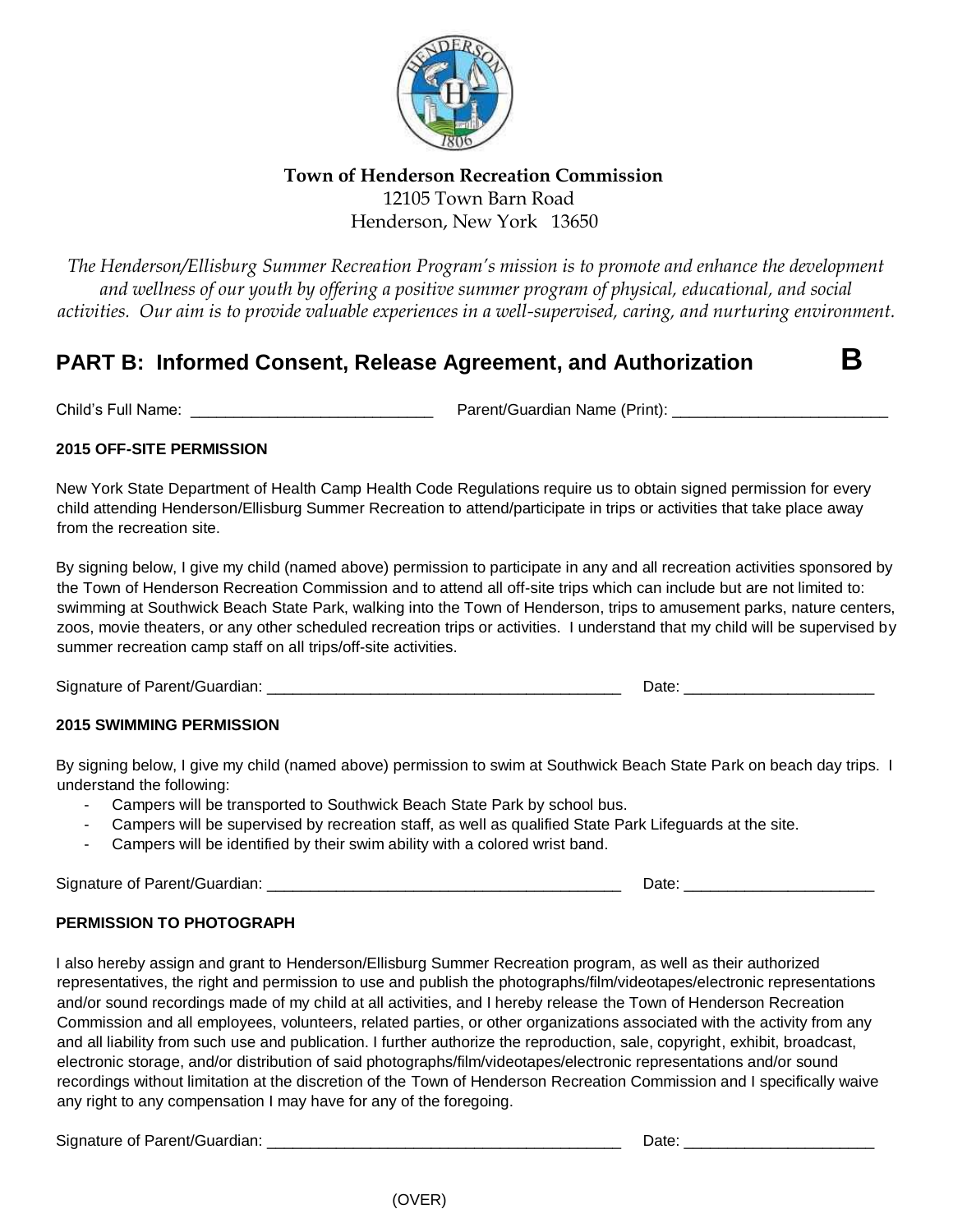# **PART B: Informed Consent, Release Agreement, and Authorization (continued) B**

### **AUTHORIZATION TO PICK UP/DROP OFF**

#### **Complete this section**:

My child will get to the recreation program in Henderson (circle only one): Picked up at school in Belleville Picked up in Ellisburg I will bring my child to the Pavilion in Henderson

My child will leave the recreation program (circle only one): Picked up at the Pavilion in Henderson Dropped off at school in Belleville **Dropped off in Ellisburg** 

Adults authorized to drop off/pick up my child for summer recreation:

You must designate at least one adult. Please include a telephone number. **Adults must be prepared to present their driver's license to summer recreation staff for identification purposes prior to release of a child into their custody.**

| Adults NOT Authorized to drop off/pick up my child for summer recreation: |  |  |  |
|---------------------------------------------------------------------------|--|--|--|
|                                                                           |  |  |  |
|                                                                           |  |  |  |
|                                                                           |  |  |  |
|                                                                           |  |  |  |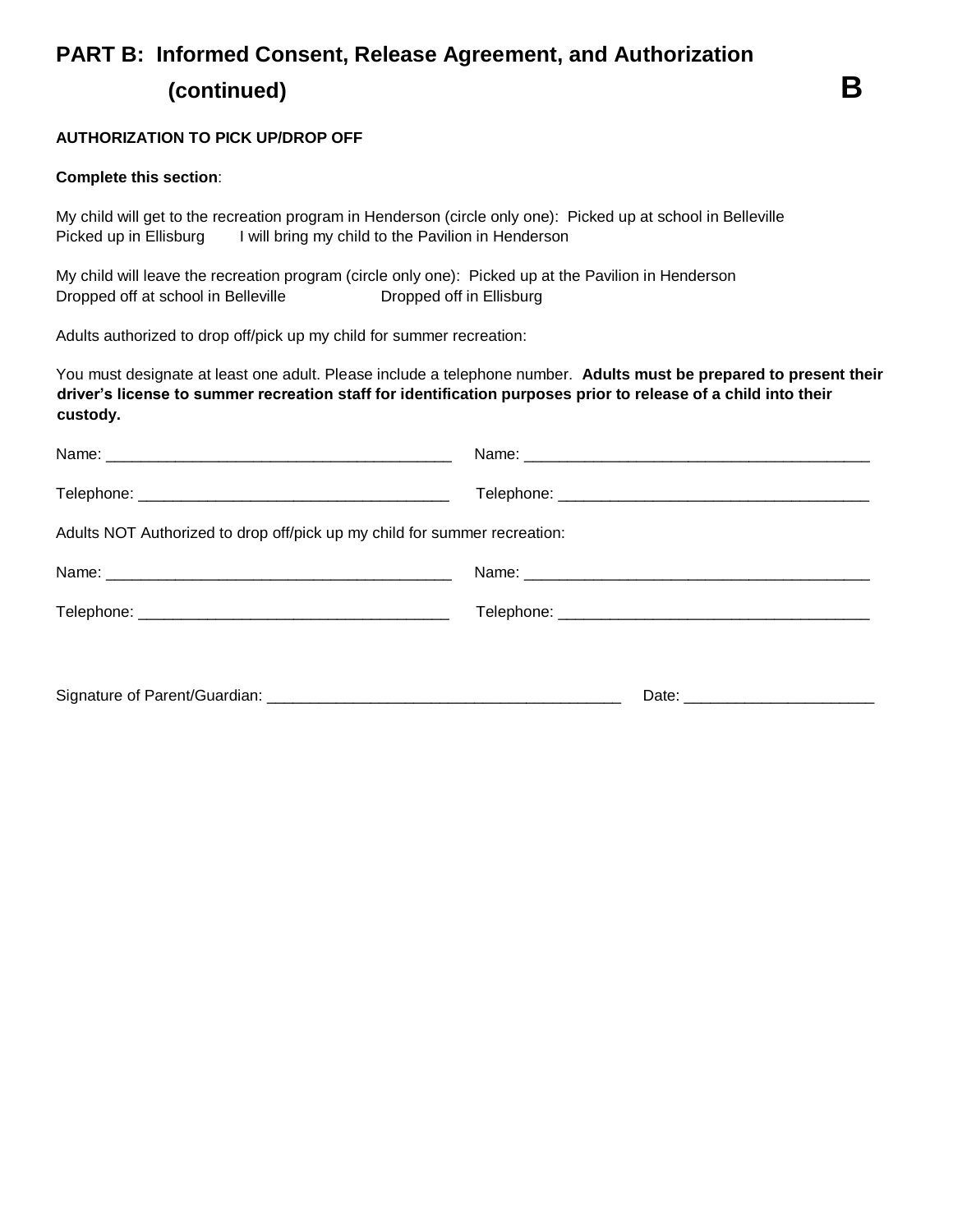

## **Town of Henderson Recreation Commission** 12105 Town Barn Road Henderson, New York 13650

*The Henderson/Ellisburg Summer Recreation Program's mission is to promote and enhance the development and wellness of our youth by offering a positive summer program of physical, educational, and social activities. Our aim is to provide valuable experiences in a well-supervised, caring, and nurturing environment.*

# **PART C: General Information/Health History C**

| Gender: ________________ Height: _____________ (inches)                 | Weight: _________________ | (lbs.) |  |
|-------------------------------------------------------------------------|---------------------------|--------|--|
| In case of emergency, in the event I cannot be reached, please contact: |                           |        |  |
|                                                                         |                           |        |  |
|                                                                         |                           |        |  |
| Home Phone: (315) Cell Phone: (315) Vork Phone: (315)                   |                           |        |  |
|                                                                         |                           |        |  |
|                                                                         |                           |        |  |

# Home Phone: <u>\_(315)\_\_\_\_\_\_\_\_\_\_\_\_\_\_\_\_\_\_</u> Cell Phone: <u>\_(315)\_\_\_\_\_\_\_\_\_\_\_\_\_\_\_\_\_</u> Work Phone: <u>\_(315)\_\_\_\_\_\_\_\_\_\_\_\_\_\_</u>\_\_\_\_\_

## **HEALTH HISTORY:**

Does your child currently have or has he/she ever been treated for any of the following?

| Yes | <b>No</b> | Condition                                                                                               | Explain                         |
|-----|-----------|---------------------------------------------------------------------------------------------------------|---------------------------------|
|     |           | <b>Diabetes</b>                                                                                         | Last HbA1c percentage and date: |
|     |           | Congenital heart disease/heart<br>murmur. Any heart surgery or<br>procedure. Explain all "yes" answers. |                                 |
|     |           | Asthma                                                                                                  | Last attack date:               |
|     |           | Ear/eyes/nose/sinus problems                                                                            |                                 |
|     |           | Muscular/skeletal condition/muscle or<br>bone issues                                                    |                                 |
|     |           | Head injury/concussion                                                                                  |                                 |
|     |           | Fainting spells & dizziness                                                                             |                                 |
|     |           | <b>Seizures</b>                                                                                         |                                 |
|     |           | Abdominal/stomach/digestive<br>problems                                                                 |                                 |
|     |           | Excessive fatigue                                                                                       |                                 |
|     |           | List all surgeries & hospitalizations                                                                   |                                 |
|     |           | List any other medical conditions not<br>covered above                                                  |                                 |